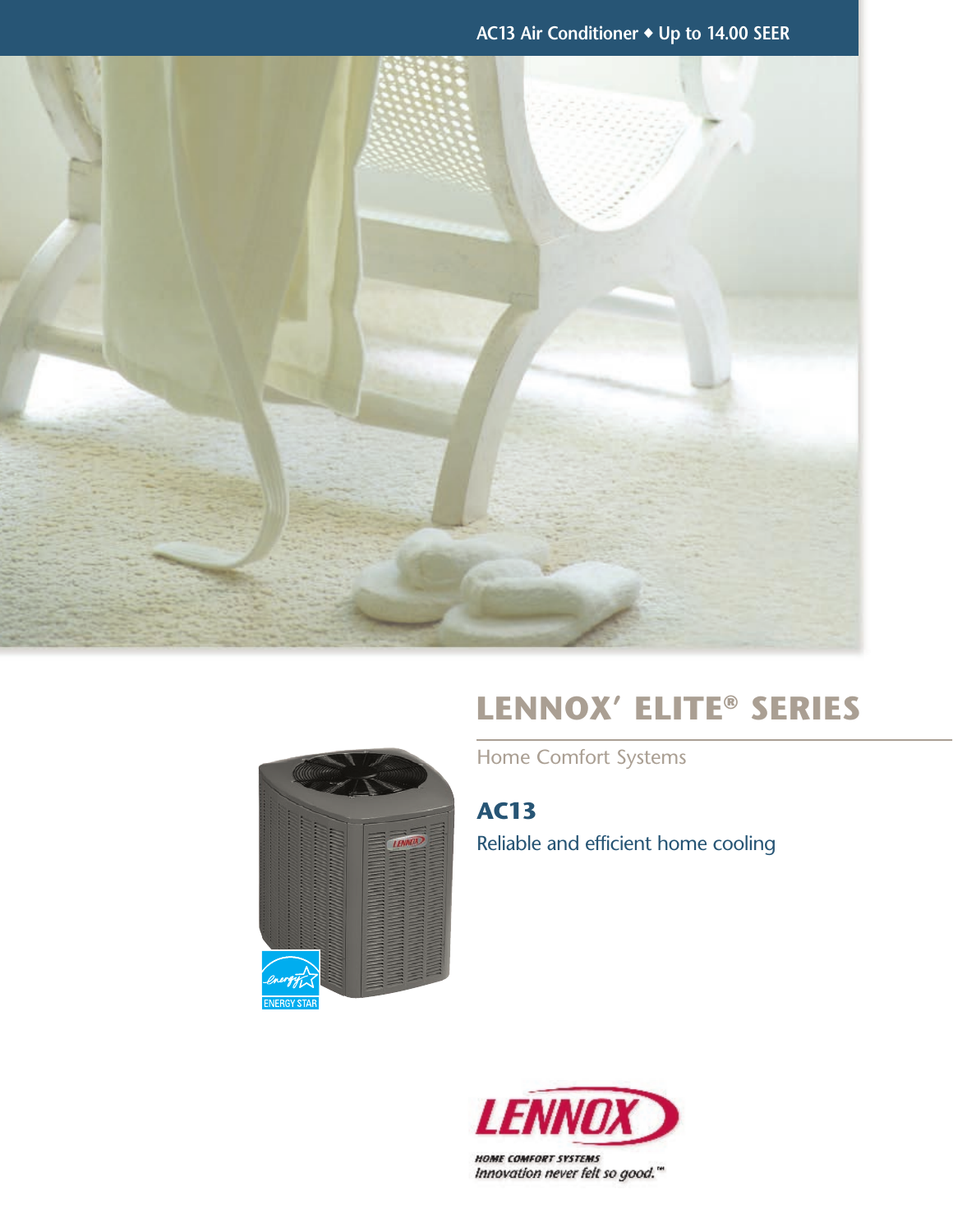## Elite® Series AC13 Air Conditioner

Efficient design can result in **Innovation** never felt so good.™ significant energy savings qood Dependable Copeland Scroll™ compressor delivers smooth, efficient and reliable operation never felt so SmartHinge™ louvered access panels provide improved coil protection and fast, efficient servicing ENERGY STAR® qualified nnovation

 $\geq$ 

The AC13 air conditioner is designed to deliver more comfort for your energy dollar, thanks to efficiency ratings of up to 14.00 SEER. At the heart of the system is a Copeland Scroll™ compressor, which provides smooth, efficient and reliable operation.

#### **Exceptional energy savings and comfort**

With its high-efficiency performance and dependable scroll compressor, the AC13 air conditioner delivers exceptional comfort and value. It keeps your energy costs down and your home comfortable, even during extreme summer heat.

#### **BUILT WITH QUALITY INSIDE AND OUT**

Advanced design features and rigorous testing of every component ensure the AC13 air conditioner will provide dependable operation as well as reliable cooling comfort.

#### **Efficiency rating**

**Up to 14.00 SEER** (Seasonal Energy Efficiency Ratio).

#### **Warranty\***

10-year limited warranty on the compressor.

5-year limited warranty on all remaining covered components.

\*Applies to residential applications only. See actual warranty certificate for details.

# Efficient **Can save you**

## **money on your energy bill**

The AC13 air conditioner provides cooling efficiencies of up to 14.00 SEER. The higher the efficiency rating, the higher your energy savings. In the case of the AC13 air conditioner, those savings can translate to hundreds of dollars over five years.



Choosing an ENERGY STAR® product can help you improve comfort and save money. Get details at *www.itpaystolivesmart.com.*

#### **5-year cooling savings**



This chart compares the 5-year savings you can expect from an AC13 air conditioner vs. units with lower efficiency ratings, based on a 36,000 Btuh/3-ton unit (EPA Region 9). Your actual savings will vary depending on the weather, local fuel rates, indoor coil and your lifestyle.

Source: U.S. Department of Energy national average energy rates.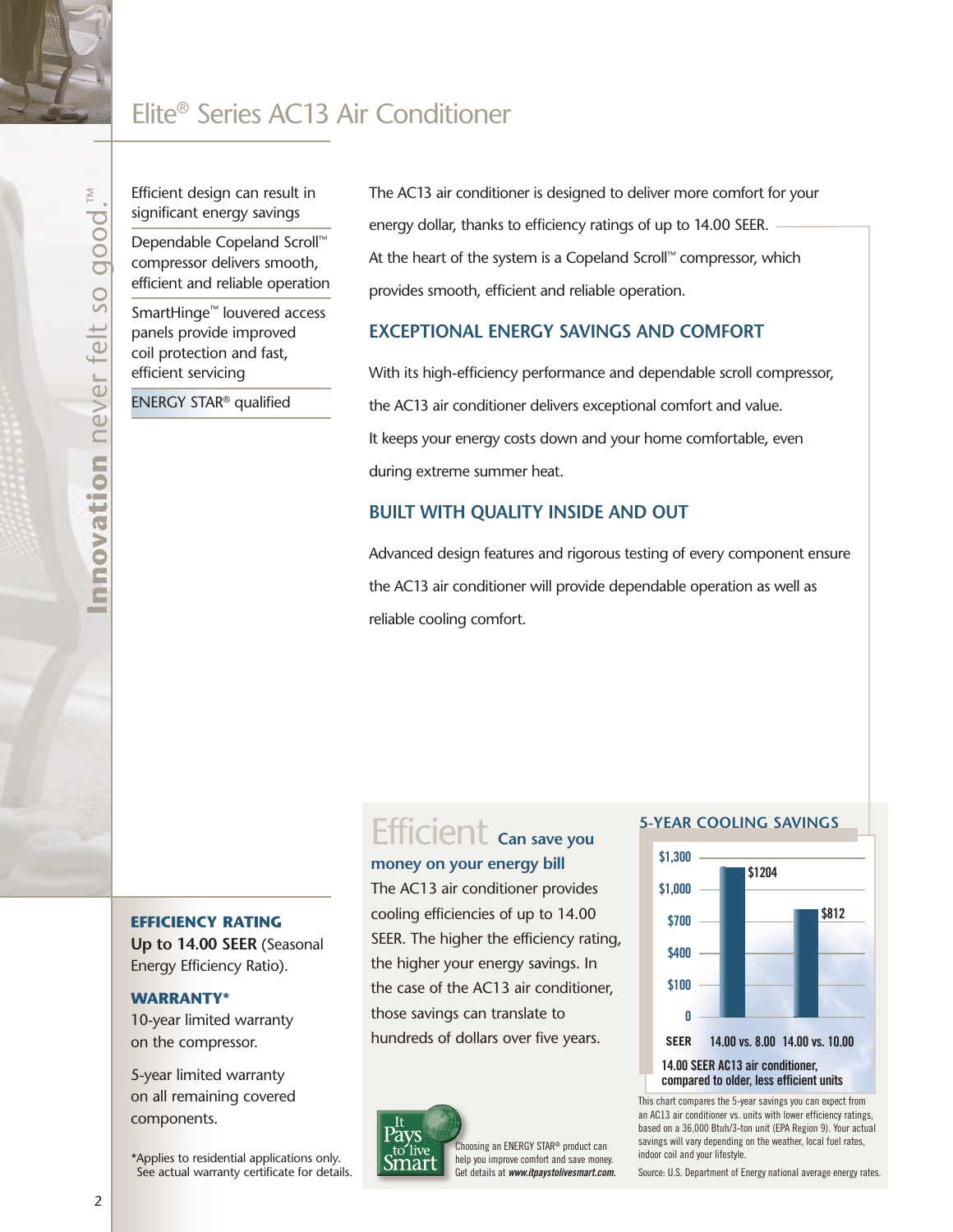## **INNOVATIVE FEATURES FOR ENHANCED QUALITY, COMFORT AND EFFICIENCY**





#### *Quality you can trust.*

*Constructed of heavy-gauge, pre-painted steel and tested in the most extreme environments to ensure maximum durability.*

| <b>Elite<sup>®</sup> Series AC13 Specifications with R22</b> |             |                          |                 |                          |                          |                 |                                |                                |
|--------------------------------------------------------------|-------------|--------------------------|-----------------|--------------------------|--------------------------|-----------------|--------------------------------|--------------------------------|
| AC13                                                         |             | 018                      | 024             | 030                      | 036                      | 042             | 048                            | 060                            |
| <b>Dimensions</b>                                            | HxWxD (in.) | $31 \times 27 \times 28$ | 35 x 27 x 28    | $31 \times 27 \times 28$ | $31 \times 27 \times 28$ | 35 x 27 x 28    | $39 \times 30 - 1/2 \times 35$ | $45 \times 30 - 1/2 \times 35$ |
|                                                              | HxWxD (mm)  | 787 x 686 x 711          | 889 x 686 x 711 | 787 x 686 x 711          | 787 x 686 x 711          | 889 x 686 x 711 | 991 x 775 x 889                | 1143 x 775 x 889               |

*Note: Due to Lennox' ongoing commitment to quality, all specifications, ratings and dimensions are subject to change without notice.*



Proper sizing and installation of equipment is critical to achieve optimal performance. Split system air conditioners and heat pumps must be matched with appropriate coil components to meet ENERGY STAR® criteria. Ask your Lennox dealer for details, or visit www.energystar.gov.



Lennox is proud of the fact that these products have earned the Good Housekeeping Seal.